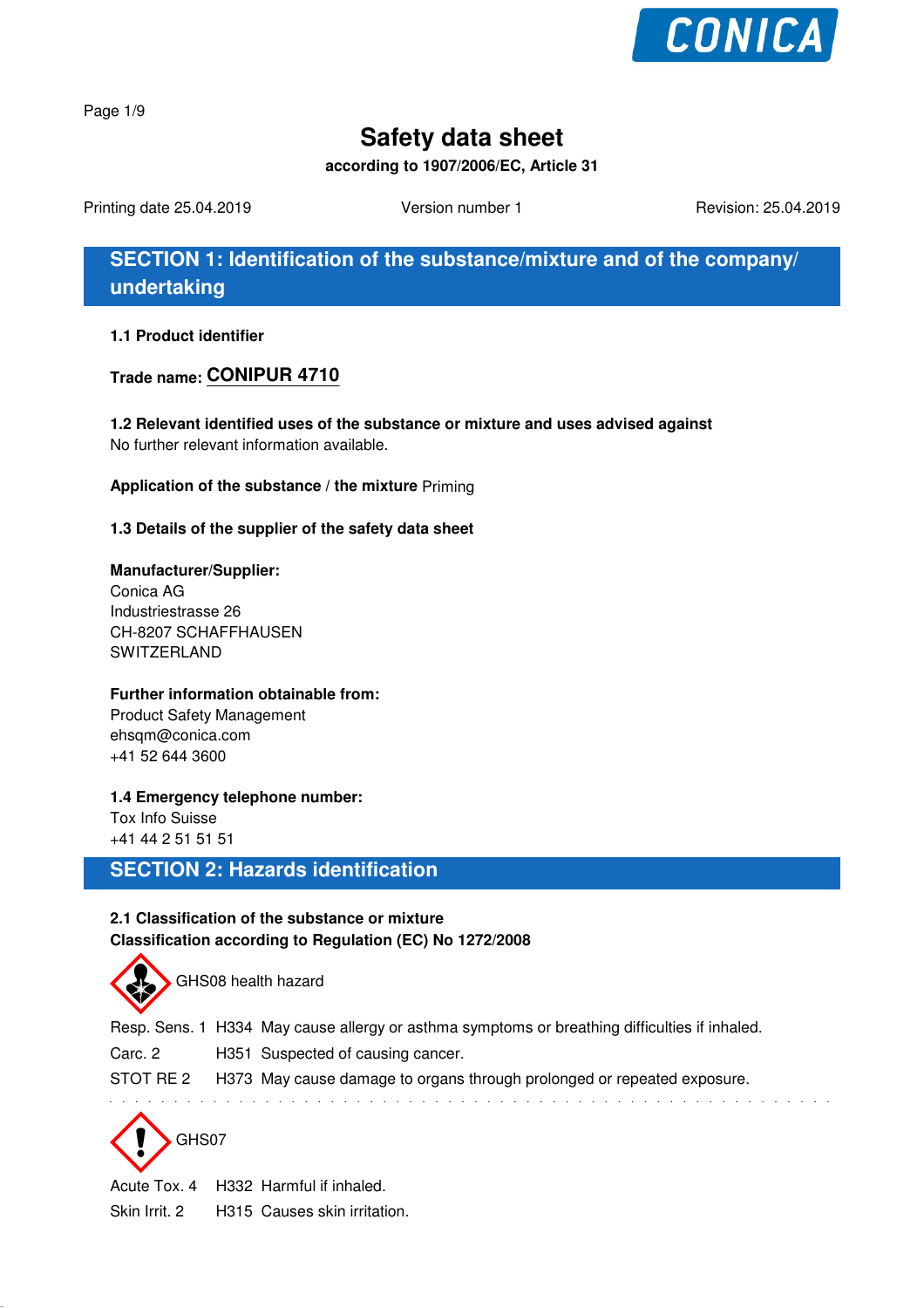

Page 2/9

# **Safety data sheet**

**according to 1907/2006/EC, Article 31**

Printing date 25.04.2019 **Version number 1** Revision: 25.04.2019 **Revision: 25.04.2019** 

### **Trade name: CONIPUR 4710**

| Eye Irrit. 2 H319 Causes serious eye irritation.       |
|--------------------------------------------------------|
| Skin Sens. 1 H317 May cause an allergic skin reaction. |
| STOT SE 3 H335 May cause respiratory irritation.       |
|                                                        |

#### **2.2 Label elements**

#### **Labelling according to Regulation (EC) No 1272/2008**

The product is classified and labelled according to the CLP regulation. **Hazard pictograms**



#### **Signal word** Danger

#### **Hazard-determining components of labelling:**

methylenediphenyl diisocyanate

diphenylmethanediisocyanate,isomeres and homologues

#### **Hazard statements**

H332 Harmful if inhaled.

H315 Causes skin irritation.

H319 Causes serious eye irritation.

H334 May cause allergy or asthma symptoms or breathing difficulties if inhaled.

H317 May cause an allergic skin reaction.

H351 Suspected of causing cancer.

H335 May cause respiratory irritation.

H373 May cause damage to organs through prolonged or repeated exposure.

#### **Precautionary statements**

| P <sub>260</sub>                                                                                      | Do not breathe mist/vapours/spray.                                                     |  |
|-------------------------------------------------------------------------------------------------------|----------------------------------------------------------------------------------------|--|
| P280                                                                                                  | Wear protective gloves/protective clothing/eye protection/face protection.             |  |
| P302+P352                                                                                             | IF ON SKIN: Wash with plenty of water.                                                 |  |
| P304+P340                                                                                             | IF INHALED: Remove person to fresh air and keep comfortable for breathing.             |  |
| P305+P351+P338 IF IN EYES: Rinse cautiously with water for several minutes. Remove contact lenses, if |                                                                                        |  |
|                                                                                                       | present and easy to do. Continue rinsing.                                              |  |
| P403+P233                                                                                             | Store in a well-ventilated place. Keep container tightly closed.                       |  |
| P <sub>501</sub>                                                                                      | Dispose of contents/container in accordance with local/regional/national/international |  |

regulations.

#### **Additional information:**

Contains isocyanates. May produce an allergic reaction.

#### **2.3 Other hazards**

#### **Results of PBT and vPvB assessment**

**PBT:** Not applicable.

**vPvB:** Not applicable.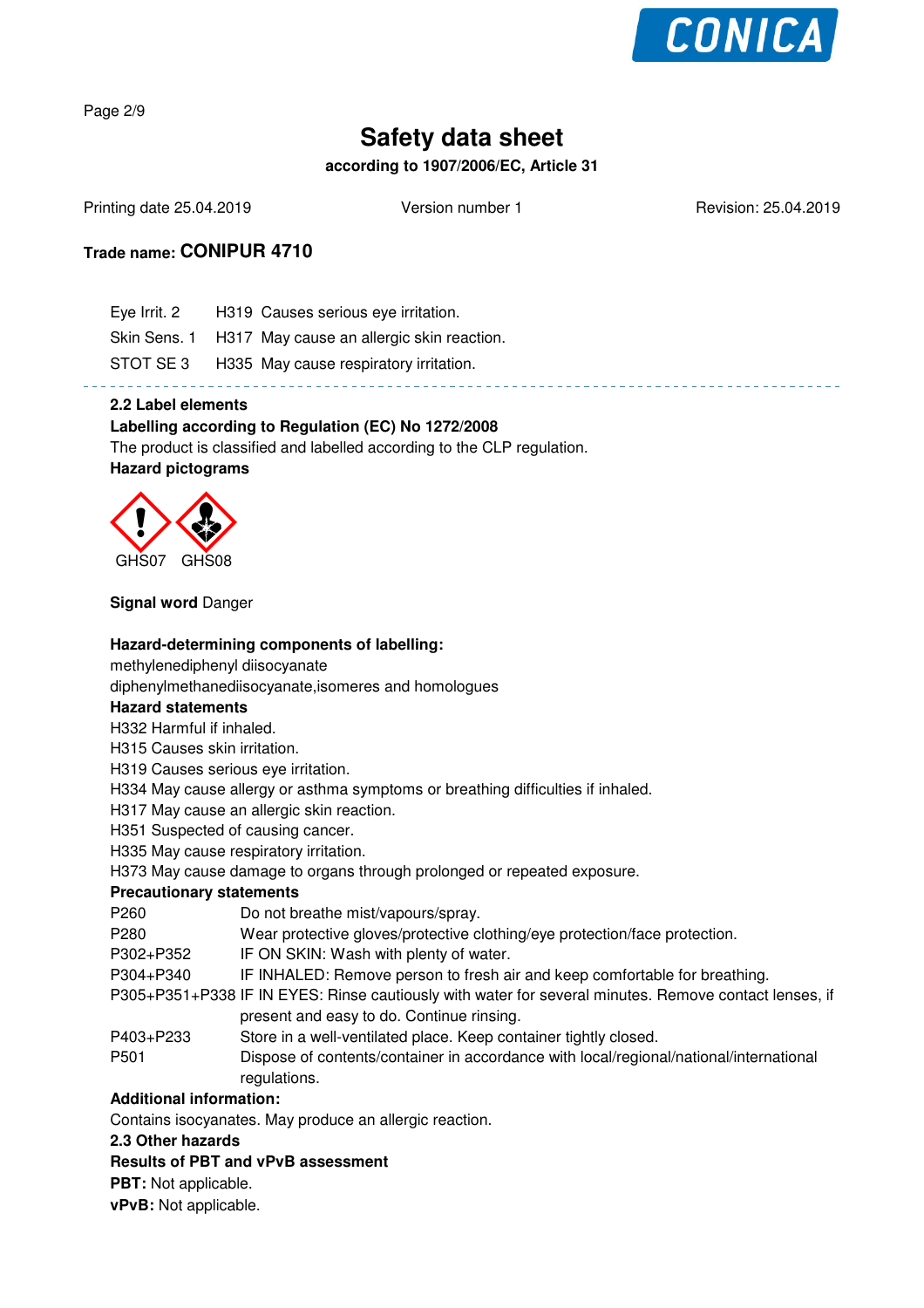

Page 3/9

# **Safety data sheet**

#### **according to 1907/2006/EC, Article 31**

Printing date 25.04.2019 **Version number 1** Revision: 25.04.2019 **Revision: 25.04.2019** 

**Trade name: CONIPUR 4710**

# **SECTION 3: Composition/information on ingredients**

#### **3.2 Chemical characterisation: Mixtures**

**Description:** Mixture of substances listed below with nonhazardous additions.

| Dangerous components:     |                                                                                                                                                             |         |  |  |
|---------------------------|-------------------------------------------------------------------------------------------------------------------------------------------------------------|---------|--|--|
| CAS: 26447-40-5           | methylenediphenyl diisocyanate                                                                                                                              | 50-100% |  |  |
| EINECS: 247-714-0         | Resp. Sens. 1, H334; Carc. 2, H351; STOT RE 2, H373;                                                                                                        |         |  |  |
|                           | Reg.nr.: 01-2119457015-45-0005 Acute Tox. 4, H332; Skin Irrit. 2, H315; Eye Irrit. 2, H319;                                                                 |         |  |  |
|                           | 01-2119457015-45-0001 Skin Sens. 1, H317; STOT SE 3, H335                                                                                                   |         |  |  |
| CAS: 9016-87-9            | diphenylmethanediisocyanate, isomeres and homologues                                                                                                        | 10-25%  |  |  |
| Reg.nr.: 01-2119457024-46 | Resp. Sens. 1, H334; Carc. 2, H351; STOT RE 2, H373;<br>Acute Tox. 4, H332; Skin Irrit. 2, H315; Eye Irrit. 2, H319;<br>Skin Sens. 1, H317; STOT SE 3, H335 |         |  |  |

**Additional information:** For the wording of the listed hazard phrases refer to section 16.

### **SECTION 4: First aid measures**

#### **4.1 Description of first aid measures**

#### **General information:**

Symptoms of poisoning may even occur after several hours; therefore medical observation for at least 48 hours after the accident.

#### **After inhalation:**

Supply fresh air and to be sure call for a doctor.

In case of unconsciousness place patient stably in side position for transportation.

**After skin contact:** Immediately wash with water and soap and rinse thoroughly.

#### **After eye contact:**

Rinse opened eye for several minutes under running water. If symptoms persist, consult a doctor.

**After swallowing:** If symptoms persist consult doctor.

**4.2 Most important symptoms and effects, both acute and delayed**

No further relevant information available.

**4.3 Indication of any immediate medical attention and special treatment needed** No further relevant information available.

## **SECTION 5: Firefighting measures**

#### **5.1 Extinguishing media**

**Suitable extinguishing agents:** Use fire extinguishing methods suitable to surrounding conditions.

**5.2 Special hazards arising from the substance or mixture**

During heating or in case of fire poisonous gases are produced.

#### **5.3 Advice for firefighters**

**Protective equipment:** Mouth respiratory protective device.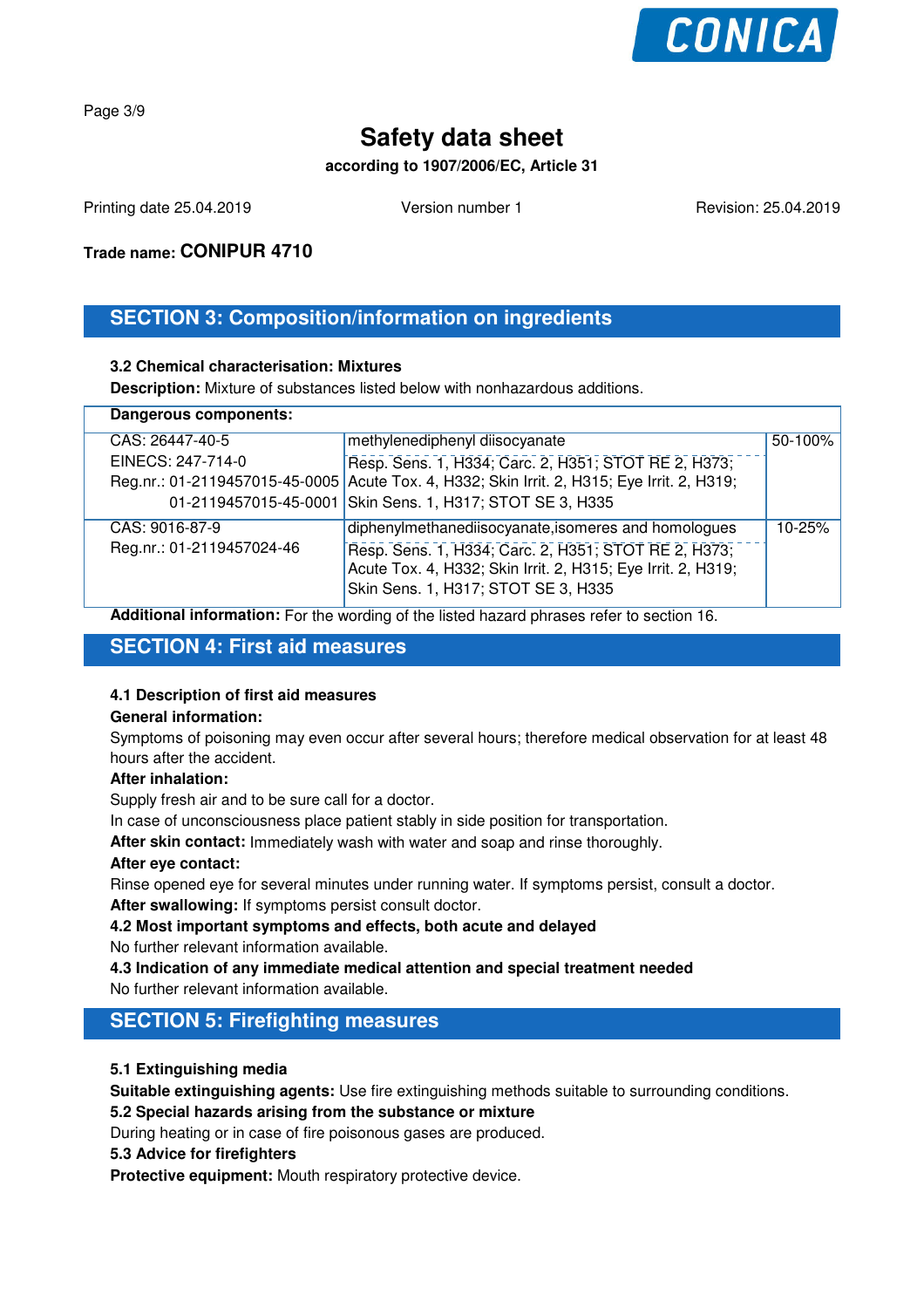

Page 4/9

# **Safety data sheet**

**according to 1907/2006/EC, Article 31**

Printing date 25.04.2019 **Version number 1** Revision: 25.04.2019 **Revision: 25.04.2019** 

**Trade name: CONIPUR 4710**

**SECTION 6: Accidental release measures**

#### **6.1 Personal precautions, protective equipment and emergency procedures**

Mount respiratory protective device.

**6.2 Environmental precautions:** Do not allow to enter sewers/ surface or ground water.

**6.3 Methods and material for containment and cleaning up:**

Absorb with liquid-binding material (sand, diatomite, acid binders, universal binders, sawdust).

Dispose contaminated material as waste according to item 13.

Ensure adequate ventilation.

**6.4 Reference to other sections**

See Section 7 for information on safe handling.

See Section 8 for information on personal protection equipment.

See Section 13 for disposal information.

### **SECTION 7: Handling and storage**

#### **7.1 Precautions for safe handling**

Ensure good ventilation/exhaustion at the workplace. Prevent formation of aerosols.

**Information about fire - and explosion protection:** Keep respiratory protective device available.

#### **7.2 Conditions for safe storage, including any incompatibilities**

**Storage:**

**Requirements to be met by storerooms and receptacles:** No special requirements.

**Information about storage in one common storage facility:** Not required.

**Further information about storage conditions:** Keep container tightly sealed.

**7.3 Specific end use(s)** No further relevant information available.

## **SECTION 8: Exposure controls/personal protection**

**Additional information about design of technical facilities:** No further data; see item 7.

#### **8.1 Control parameters**

| Ingredients with limit values that require monitoring at the workplace: |                                             |  |
|-------------------------------------------------------------------------|---------------------------------------------|--|
| 9016-87-9 diphenylmethanediisocyanate, isomeres and homologues          |                                             |  |
|                                                                         | WEL Short-term value: $0.07 \text{ mg/m}^3$ |  |
|                                                                         | Long-term value: 0.02 mg/m <sup>3</sup>     |  |
|                                                                         | Sen; as -NCO                                |  |

**Additional information:** The lists valid during the making were used as basis.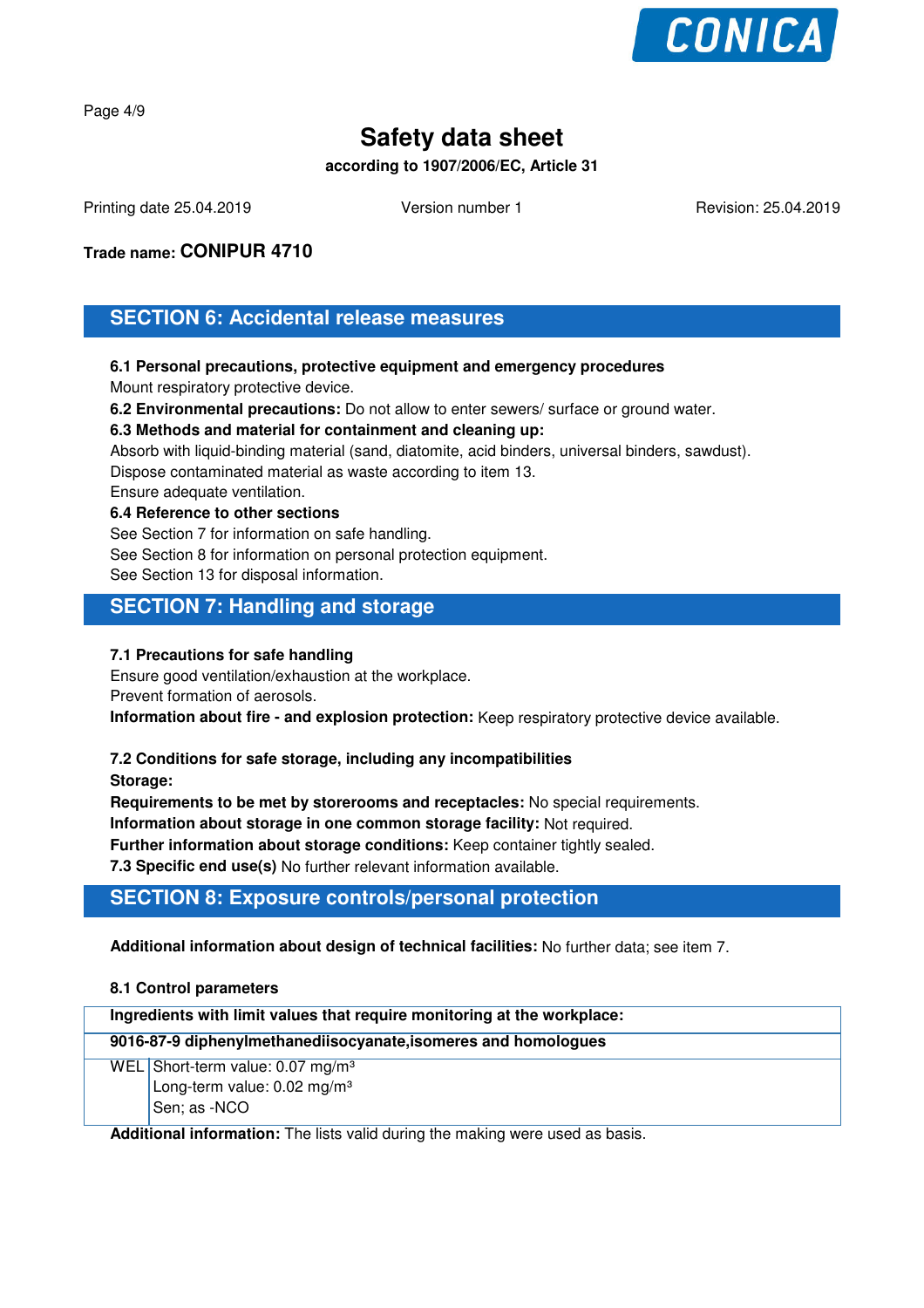

Page 5/9

# **Safety data sheet**

**according to 1907/2006/EC, Article 31**

Printing date 25.04.2019 **Version number 1** Revision: 25.04.2019 **Revision: 25.04.2019** 

**Trade name: CONIPUR 4710**

#### **8.2 Exposure controls**

**Personal protective equipment:**

#### **General protective and hygienic measures:**

Keep away from foodstuffs, beverages and feed. Immediately remove all soiled and contaminated clothing Wash hands before breaks and at the end of work. Store protective clothing separately. Do not inhale gases / fumes / aerosols.

Avoid contact with the eyes and skin.

#### **Respiratory protection:**

In case of brief exposure or low pollution use respiratory filter device. In case of intensive or longer exposure use self-contained respiratory protective device.

#### **Protection of hands:**



Protective gloves

The glove material has to be impermeable and resistant to the product/ the substance/ the preparation. Due to missing tests no recommendation to the glove material can be given for the product/ the preparation/ the chemical mixture.

Selection of the glove material on consideration of the penetration times, rates of diffusion and the degradation

#### **Material of gloves**

The selection of the suitable gloves does not only depend on the material, but also on further marks of quality and varies from manufacturer to manufacturer. As the product is a preparation of several substances, the resistance of the glove material can not be calculated in advance and has therefore to be checked prior to the application.

#### **Penetration time of glove material**

The exact break through time has to be found out by the manufacturer of the protective gloves and has to be observed.

#### **Eye protection:**



Tightly sealed goggles

## **SECTION 9: Physical and chemical properties**

| 9.1 Information on basic physical and chemical properties |              |  |  |  |
|-----------------------------------------------------------|--------------|--|--|--|
| <b>General Information</b>                                |              |  |  |  |
| Appearance:                                               |              |  |  |  |
| Form:                                                     | <b>Fluid</b> |  |  |  |
| Colour:                                                   | Colourless   |  |  |  |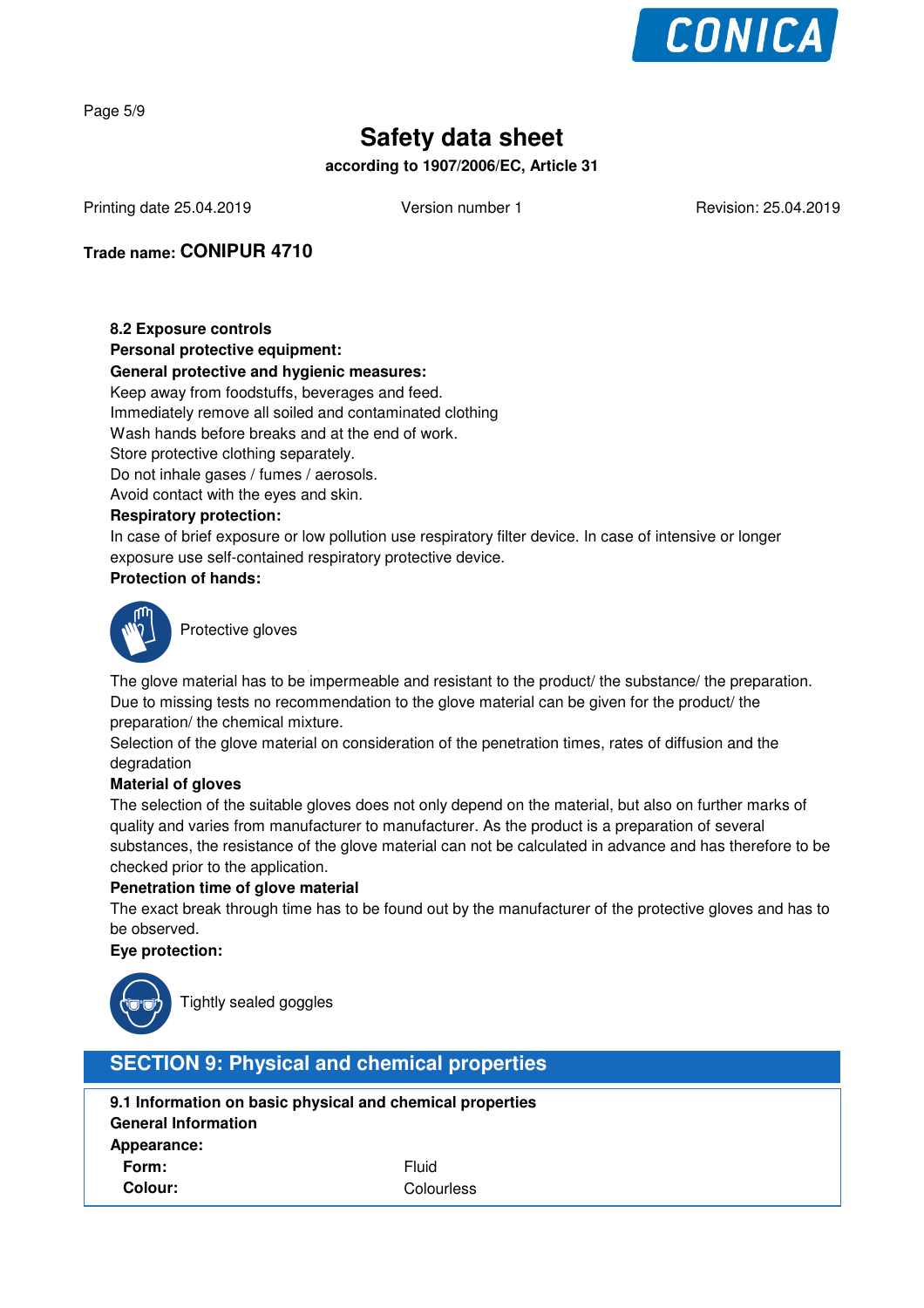

Page 6/9

# **Safety data sheet**

### **according to 1907/2006/EC, Article 31**

Printing date 25.04.2019 Version number 1 Revision: 25.04.2019

### **Trade name: CONIPUR 4710**

| Odour:                                           | Characteristic                                |
|--------------------------------------------------|-----------------------------------------------|
| <b>Odour threshold:</b>                          | Not determined.                               |
| pH-value:                                        | Not determined.                               |
| <b>Change in condition</b>                       |                                               |
| Melting point/freezing point:                    | Undetermined.                                 |
| Initial boiling point and boiling range: >200 °C |                                               |
| Flash point:                                     | $>100$ °C                                     |
| Flammability (solid, gas):                       | Not applicable.                               |
| Ignition temperature:                            | Not determined.                               |
| <b>Decomposition temperature:</b>                | Not determined.                               |
| Auto-ignition temperature:                       | Product is not selfigniting.                  |
| <b>Explosive properties:</b>                     | Product does not present an explosion hazard. |
| <b>Explosion limits:</b>                         |                                               |
| Lower:                                           | Not determined.                               |
| Upper:                                           | Not determined.                               |
| Vapour pressure:                                 | Not determined.                               |
| Density at 23 °C:                                | 1.16 $g/cm^{3}$                               |
| <b>Relative density</b>                          | Not determined.                               |
| <b>Vapour density</b>                            | Not determined.                               |
| <b>Evaporation rate</b>                          | Not determined.                               |
| Solubility in / Miscibility with                 |                                               |
| water:                                           | Not miscible or difficult to mix.             |
| Partition coefficient: n-octanol/water:          | Not determined.                               |
| <b>Viscosity:</b>                                |                                               |
| Dynamic at 20 °C:                                | 300 mPas                                      |
| Kinematic:                                       | Not determined.                               |
| <b>Solvent content:</b>                          |                                               |
| VOC (EC)                                         | 0.00%                                         |
| 9.2 Other information                            | No further relevant information available.    |

# **SECTION 10: Stability and reactivity**

**10.1 Reactivity** No further relevant information available.

#### **10.2 Chemical stability**

#### **Thermal decomposition / conditions to be avoided:**

No decomposition if used according to specifications.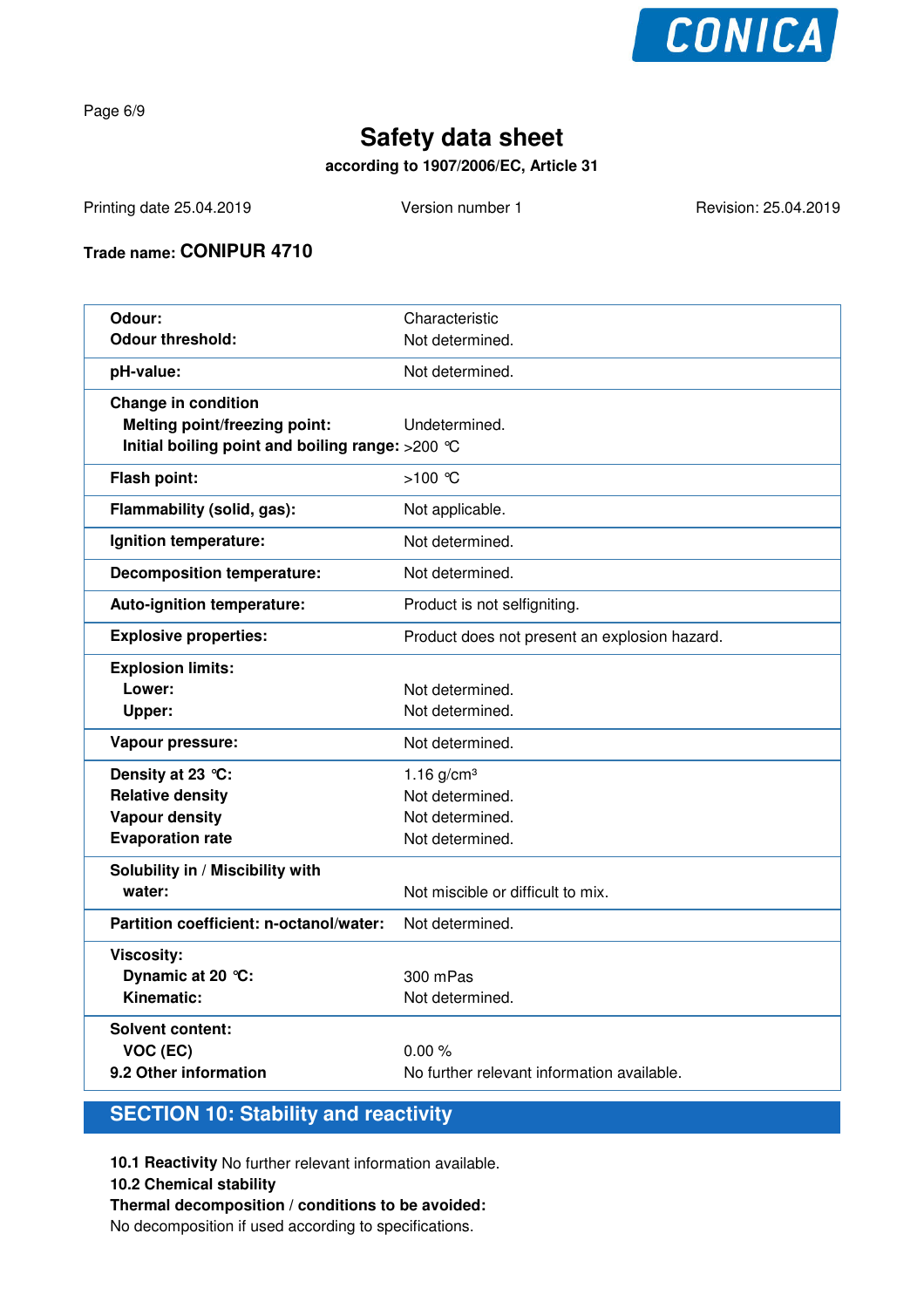

Page 7/9

# **Safety data sheet**

#### **according to 1907/2006/EC, Article 31**

Printing date 25.04.2019 **Version number 1** Revision: 25.04.2019 **Revision: 25.04.2019** 

**Trade name: CONIPUR 4710**

#### **10.3 Possibility of hazardous reactions** No dangerous reactions known.

**10.4 Conditions to avoid** No further relevant information available.

**10.5 Incompatible materials:** No further relevant information available.

**10.6 Hazardous decomposition products:** No dangerous decomposition products known.

### **SECTION 11: Toxicological information**

**11.1 Information on toxicological effects**

**Acute toxicity**

Harmful if inhaled.

**Primary irritant effect:**

**Skin corrosion/irritation**

Causes skin irritation.

**Serious eye damage/irritation**

Causes serious eye irritation.

**Respiratory or skin sensitisation**

May cause allergy or asthma symptoms or breathing difficulties if inhaled.

May cause an allergic skin reaction.

**CMR effects (carcinogenity, mutagenicity and toxicity for reproduction)**

**Germ cell mutagenicity** Based on available data, the classification criteria are not met.

#### **Carcinogenicity**

Suspected of causing cancer.

**Reproductive toxicity** Based on available data, the classification criteria are not met.

#### **STOT-single exposure**

May cause respiratory irritation.

#### **STOT-repeated exposure**

May cause damage to organs through prolonged or repeated exposure.

**Aspiration hazard** Based on available data, the classification criteria are not met.

### **SECTION 12: Ecological information**

**12.1 Toxicity**

**Aquatic toxicity:** No further relevant information available.

**12.2 Persistence and degradability** No further relevant information available.

**12.3 Bioaccumulative potential** No further relevant information available.

**12.4 Mobility in soil** No further relevant information available.

#### **Additional ecological information:**

#### **General notes:**

Water hazard class 1 (German Regulation) (Self-assessment): slightly hazardous for water Do not allow undiluted product or large quantities of it to reach ground water, water course or sewage system.

**12.5 Results of PBT and vPvB assessment**

**PBT:** Not applicable.

**vPvB:** Not applicable.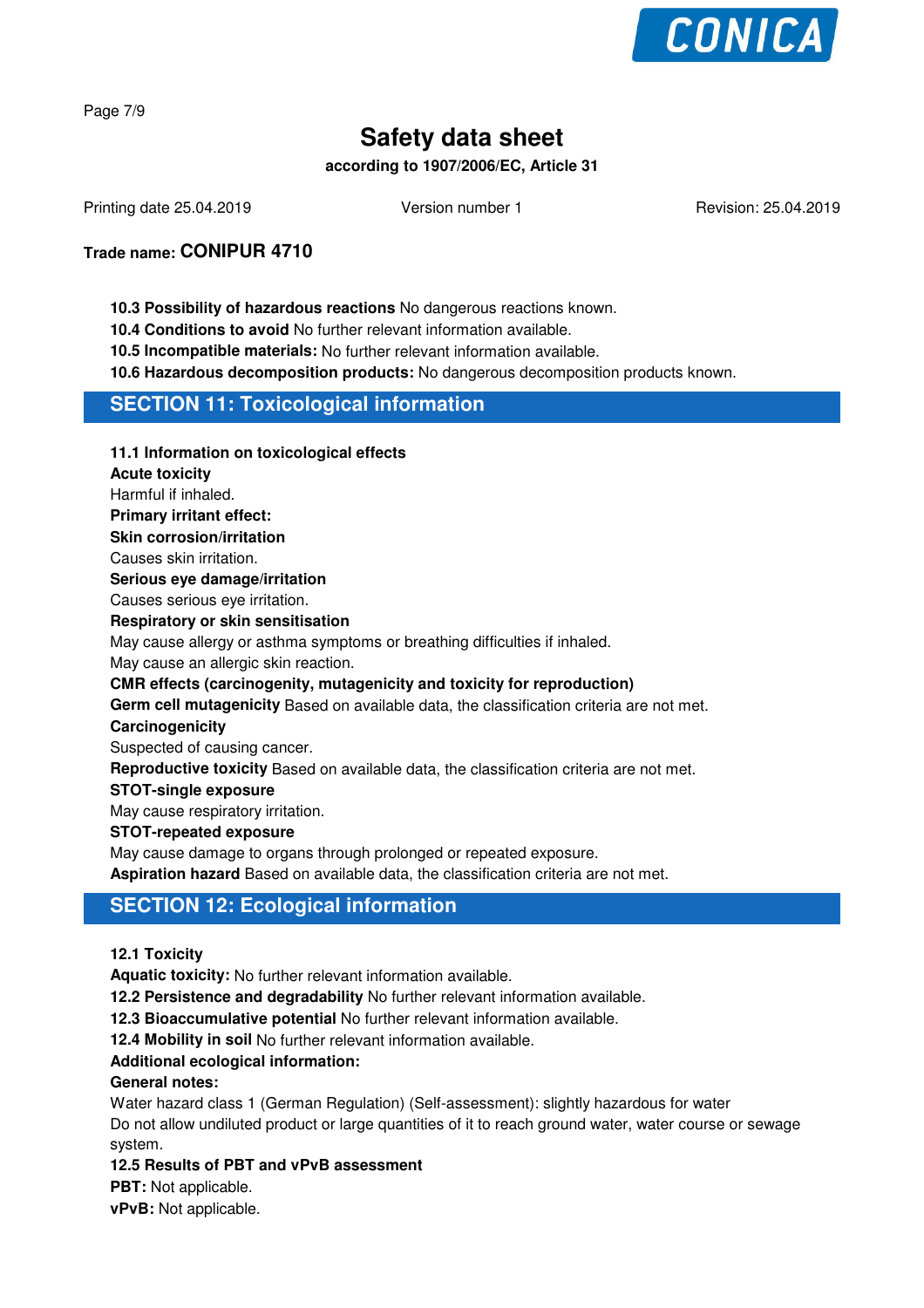

Page 8/9

# **Safety data sheet**

**according to 1907/2006/EC, Article 31**

Printing date 25.04.2019 **Version number 1** Revision: 25.04.2019 **Revision: 25.04.2019** 

**Trade name: CONIPUR 4710**

**12.6 Other adverse effects** No further relevant information available.

**SECTION 13: Disposal considerations**

#### **13.1 Waste treatment methods**

#### **Recommendation**

Must not be disposed together with household garbage. Do not allow product to reach sewage system.

#### **Uncleaned packaging:**

**Recommendation:** Disposal must be made according to official regulations.

### **SECTION 14: Transport information**

| 14.1 UN-Number<br>ADR, ADN, IMDG, IATA               | Void            |  |
|------------------------------------------------------|-----------------|--|
| 14.2 UN proper shipping name<br>ADR, ADN, IMDG, IATA | Void            |  |
| 14.3 Transport hazard class(es)                      |                 |  |
| ADR, ADN, IMDG, IATA                                 |                 |  |
| <b>Class</b>                                         | Void            |  |
| 14.4 Packing group                                   |                 |  |
| ADR, IMDG, IATA                                      | Void            |  |
| 14.5 Environmental hazards:                          |                 |  |
| <b>Marine pollutant:</b>                             | No.             |  |
| 14.6 Special precautions for user                    | Not applicable. |  |
| 14.7 Transport in bulk according to Annex II of      |                 |  |
| <b>Marpol and the IBC Code</b>                       | Not applicable. |  |
| <b>UN "Model Regulation":</b>                        | Void            |  |

# **SECTION 15: Regulatory information**

**15.1 Safety, health and environmental regulations/legislation specific for the substance or mixture**

**Directive 2012/18/EU Named dangerous substances - ANNEX I** None of the ingredients is listed. **REGULATION (EC) No 1907/2006 ANNEX XVII** Conditions of restriction: 3, 56

**15.2 Chemical safety assessment:** A chemical safety assessment has not been carried out.